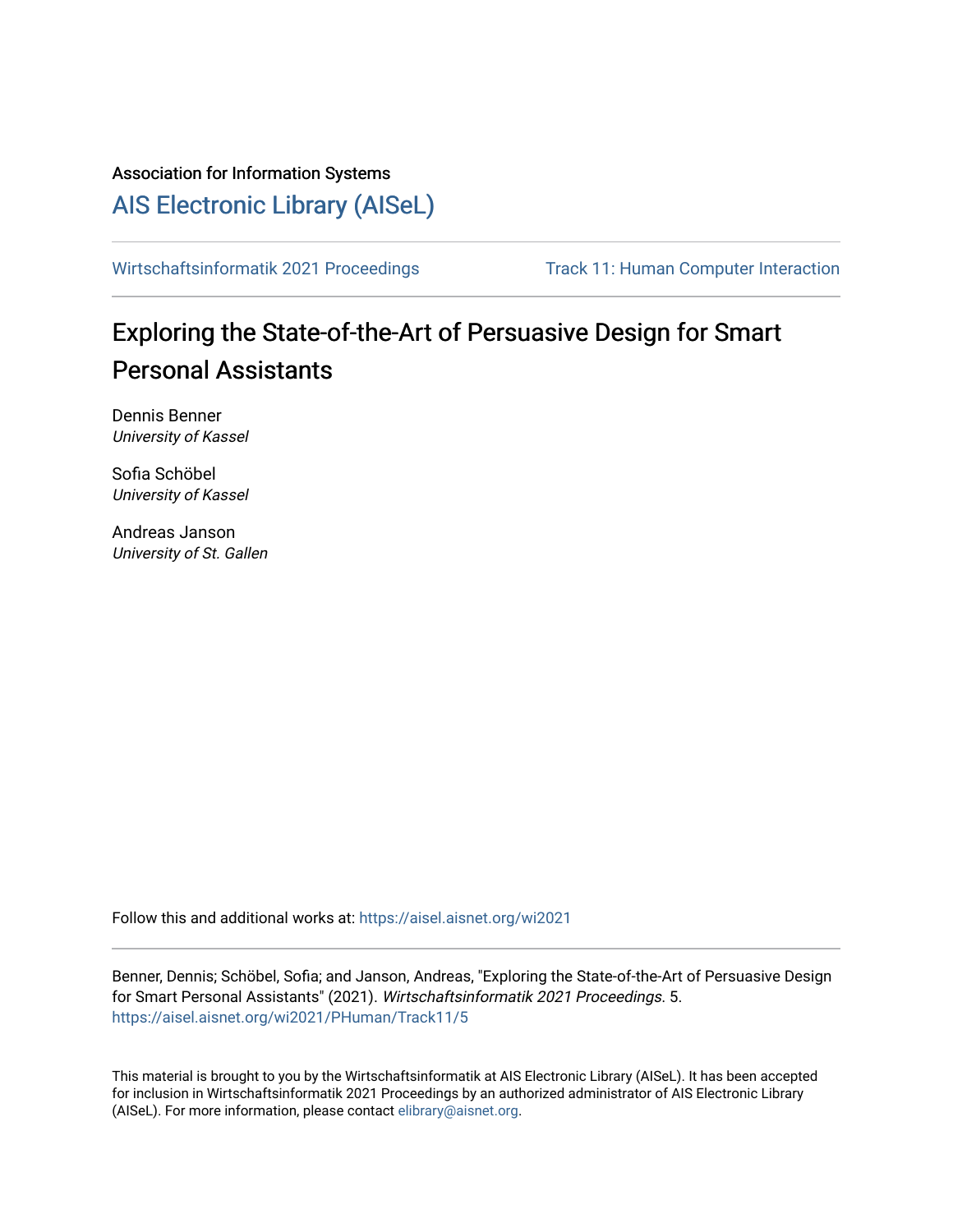## **Exploring the State-of-the-Art of Persuasive Design for Smart Personal Assistants**

Dennis Benner<sup>1</sup>, Sofia Schöbel<sup>1</sup>, Andreas Janson<sup>2</sup>

<sup>1</sup> University of Kassel, Information Systems, Kassel, Germany {dennis.benner, sofia.schoebel}@uni-kassel.de <sup>2</sup> University of St. Gallen, Institute of Information Management, St. Gallen, Switzerland {andreas.janson}@unisg.ch

**Abstract.** Driven by technological advances, smart personal assistants (SPA) have gained importance in human–computer interaction. SPA can influence user behavior and persuade users to reach a specific outcome. However, users often lack the motivation to interact with SPA. One way to support this interaction is persuasive system design – considering concepts as gamification and nudging. Although SPA research has increased recently, there is still no shared knowledge about persuasive designs. Therefore, we aim to identify the current state-of-theart Design for persuasive SPA to understand how interactions and designs can be improved. Thus, we conduct a systematic literature analysis to represent how gamification and digital nudging are used to design SPA and conclude if and how those concepts can support SPA interactions. Consequently, we contribute to theory, providing better understanding about SPA interaction and design to make SPA more engaging and entertaining. Practitioners can use this contribution for persuasive SPA designs.

**Keywords:** Smart Personal Assistants, Persuasive Design, Persuasive Agents.

## **1 Introduction**

With the increasing digitalization and influx of new information technologies, the impact of machines on people's lives is growing [1]. This growing impact extends to human decision-making, influencing human behavior as well as the interaction between humans and computers [2]. One trend that heavily impacts this human–computer interaction (HCI) is smart technical objects (STO). They are context-sensitive technical artifacts that use artificial intelligence (AI) and support (semi-)autonomous behavior to enhance the interaction [3]. STO include smart personal assistants (SPA), which are software programs that use AI and natural language to communicate with humans in a human-like fashion [4, 5]. SPA fulfil tasks, provide assistance or smart services to users that change the user experience as well as personal satisfaction [6–8]. This technology offers various possible applications for research and practice, which have been successfully applied in the past [9, 10]. For example, SPA are used in the context of ecommerce and customer service [7] because they can deliver a human-like experience that is always available [11]. These properties can positively transform the provider–

16th International Conference on Wirtschaftsinformatik, March 2021, Essen, Germany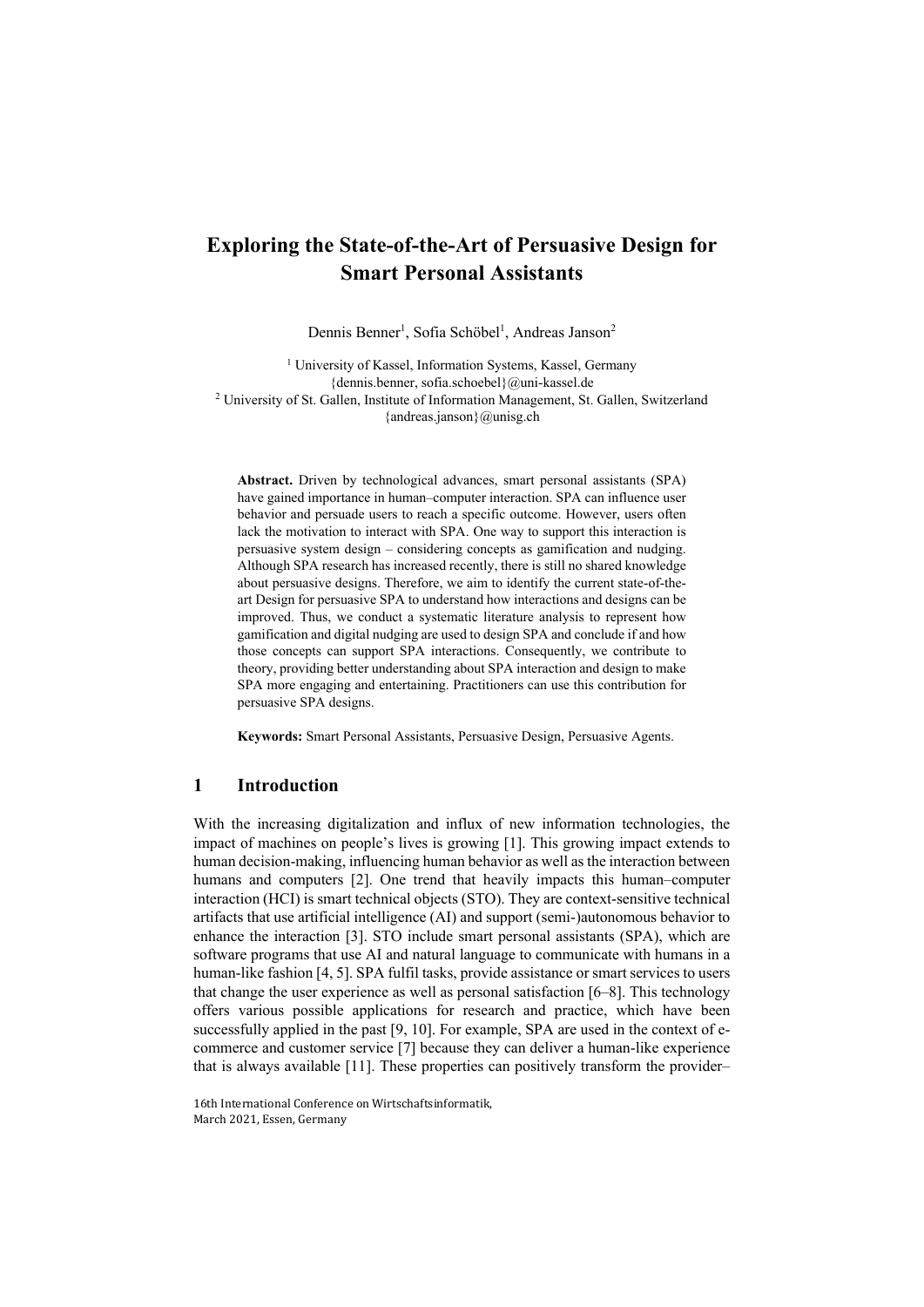user interaction and user experience permanently [12, 13], which may prove to be a key success factor for companies [14]. Consequently, the interest in SPA is expected to grow, as Gartner predicts that by 2020 up to 25% of all customer service operations will make use of SPA [15]. Therefore, SPA are expected to be the new standard path for users to interact with service providers [16]. Overall, the global market of SPA is expected to grow by 24,3% until 2025. This equals a total market net worth of 1.25 billion US-Dollar [17].

However, SPA do have their share of problems. A recent survey on the interaction of users with an SPA shows that 58% of users could not complete their task (customer support inquiry), 52% did not like the interaction and 73% stated that they did not enjoy SPA in general [18]. Academic studies confirm these issues and highlight that users get demotivated because of bad SPA design, as Pricilla et al. [19] and Adam et al. [7] find in their studies in the field of e-commerce and self-service. These problems will eventually result in unsatisfactory experiences [7], bad performance and ultimately also to the failure of badly designed SPA [20]. Oftentimes, this bad design refers to the general ability to motivate users to engage and interact with the SPA as well as the ability to create joyful and satisfying user experiences. This shortcoming in current SPA design indicates that such designs lack the means for sustainable user motivation and engagement, thus missing to deeply consider the psychological needs of users and reducing effects on desired behavioral changes in users. This in return may lead to users not properly interacting with SPA, aborting their interaction and eventually rejecting SPA in total. Therefore, the need for an engaging and motivating SPA design arises that satisfies the needs of users and thus prevents failures [16, 20].

Current literature regarding SPA design lacks knowledge about design elements and configurations [21], especially in the area of persuading users to motivate and engage them to change their behavior towards a desired goal. To solve this problem, it can be referred to concepts that engage users and guide them during the interaction with an SPA, combining motivating components with components that alter a user's behavior. In doing so, service providers can, for example, make users disclose more non-private information to the SPA with the ultimate goal of improving the interaction (e.g., providing better assistance or recommending better suited products to the customer).

Two related ways to implement such components is to refer to persuasive system designs, which considers gamification [22] and digital nudging [23]. Gamification in its essence is the use of game design elements in a non-game context [24] that can positively impact motivation and engagement as well as change behavior [25, 26]. Digital nudging (or simply "nudging"), on the other hand, simply makes use of small design elements that persuade humans to pursue a specific behavior [23]. This can be illustrated with an example: interacting with an SPA more effectively and thus receiving better service is in the interest of both user and service provider. Consequently, we propose the design idea of "persuasive smart personal assistants" (pSPA). The concept of pSPA relies on persuasive technology and design that motivates users (in a gameful fashion) and persuades (or nudges) them to change their behavior in favor of a desired outcome [27].

Therefore, we aim to combine the two related concepts of gamification and digital nudging in the effort to create a first pSPA concept in order to increase the motivation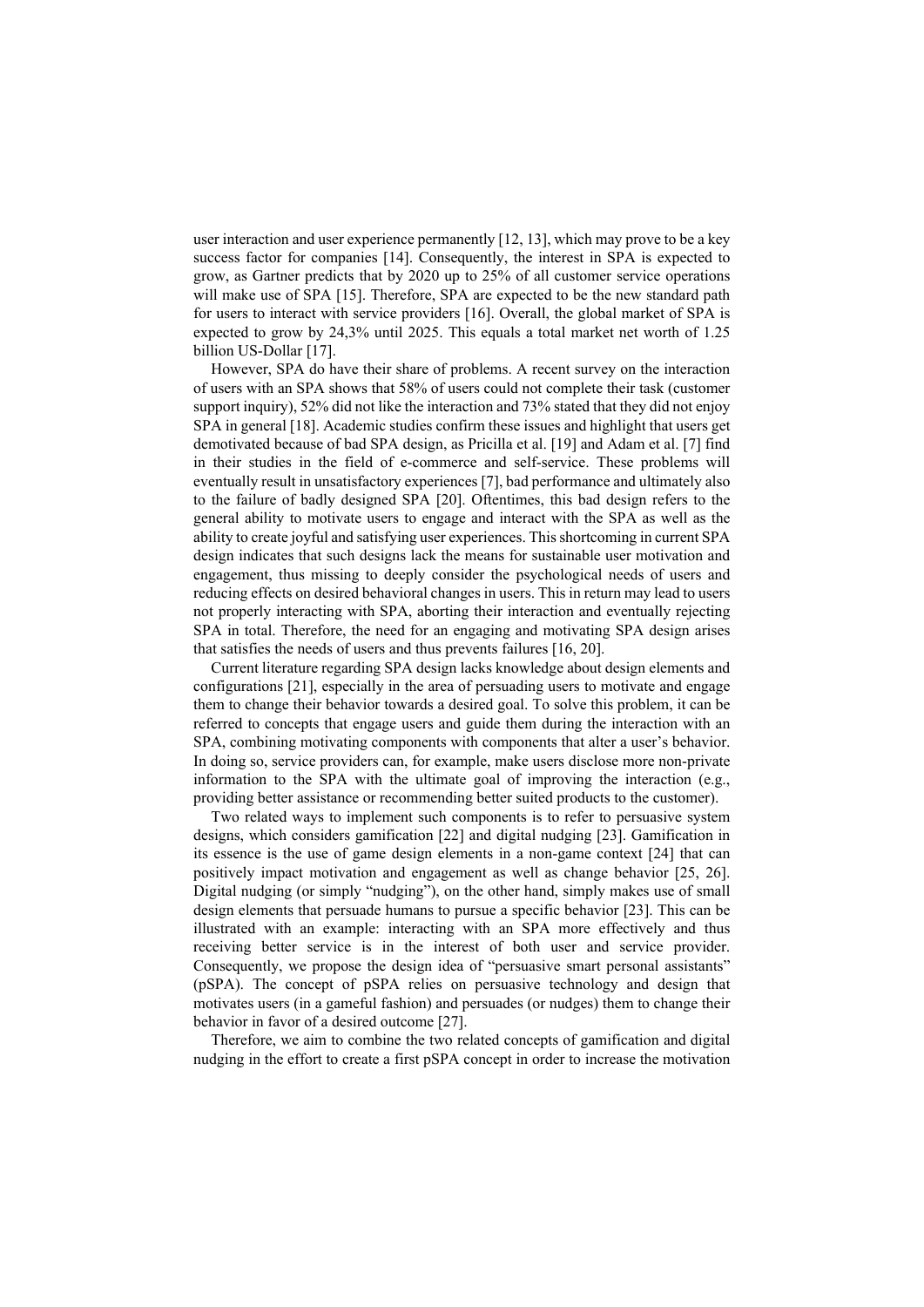of users during the interaction with SPA. Thus, we seek to address the research gap on SPA design and answer the following two research questions (RQ):

*RQ1: What is the state-of-the-art design for persuasive smart personal assistants?*

#### *RQ2: How do current SPA incorporate persuasive design features?*

We will answer these two questions by conducting a systematic analysis of current literature [28–31]. Ultimately, our research will contribute to the knowledge base for SPA design by analyzing current SPA designs with persuasive features.

The structure of this research paper is as follows. First, the theoretical background for relevant topics, like SPA and persuasive system design, is explained. Then the research methodology is presented. Next, the results of the literature review are discussed. The paper then closes with a conclusion, implications of the results and the importance for future research as well as a planned research agenda.

## **2 Theoretical Background**

#### **2.1 Smart Personal Assistants and User Interaction**

The term "Smart Personal Assistant" (SPA) is an umbrella term for technological artifacts (i.e., computer programs) that use voice, vision and contextual information to interact with humans [32]. The general idea behind SPA is a technology-based approach to fulfill tasks and to provide assistance for humans [3, 5, 33]. Modern SPA additionally make use of  $AI$  – including machine learning (ML) and natural language processing (NLP) – to interact with humans [4]. Such SPA are nowadays omnipresent, as in the Facebook messenger app [9].

In the narrow sense modern SPA are often defined as "smart voice assistants" and restricted to examples like Alexa or Siri. However, with this study, we want to analyze the state of the art of how to make user–SPA interactions more engaging to support users in changing their behavior. Consequently, in this research paper we use a broader definition that includes all kinds of assistants that often are used synonymously with "intelligent assistants", "virtual assistants" and "conversational agents". Such a broader definition also includes simple rule-based chatbots that may not be "smart" but may incorporate persuasive design features, which may prove to be useful for our planned contribution. Additionally, human-like artifacts such as robots will be included in this research, since the outcome of SPA and robots (i.e., embodied agents that may appear human-like) is the same [34]. We apply this broader scope to evaluate as many implementations and concepts – like gamification or digital nudging – as possible that may be applicable to our proposed persuasive design concept for smart personal assistants. Hence, the definition of SPA in this paper is any technological artifact that interacts in a human-like fashion with the user to fulfill a task or provide assistance.

Accordingly, SPA and users interact with each other. To better design interactive dialogues between a user and an SPA, they also incorporate techniques that include social norms and emotional aspects of interpersonal communication to address the psychological needs of users [4, 5, 35]. SPA imitate humans and try to address the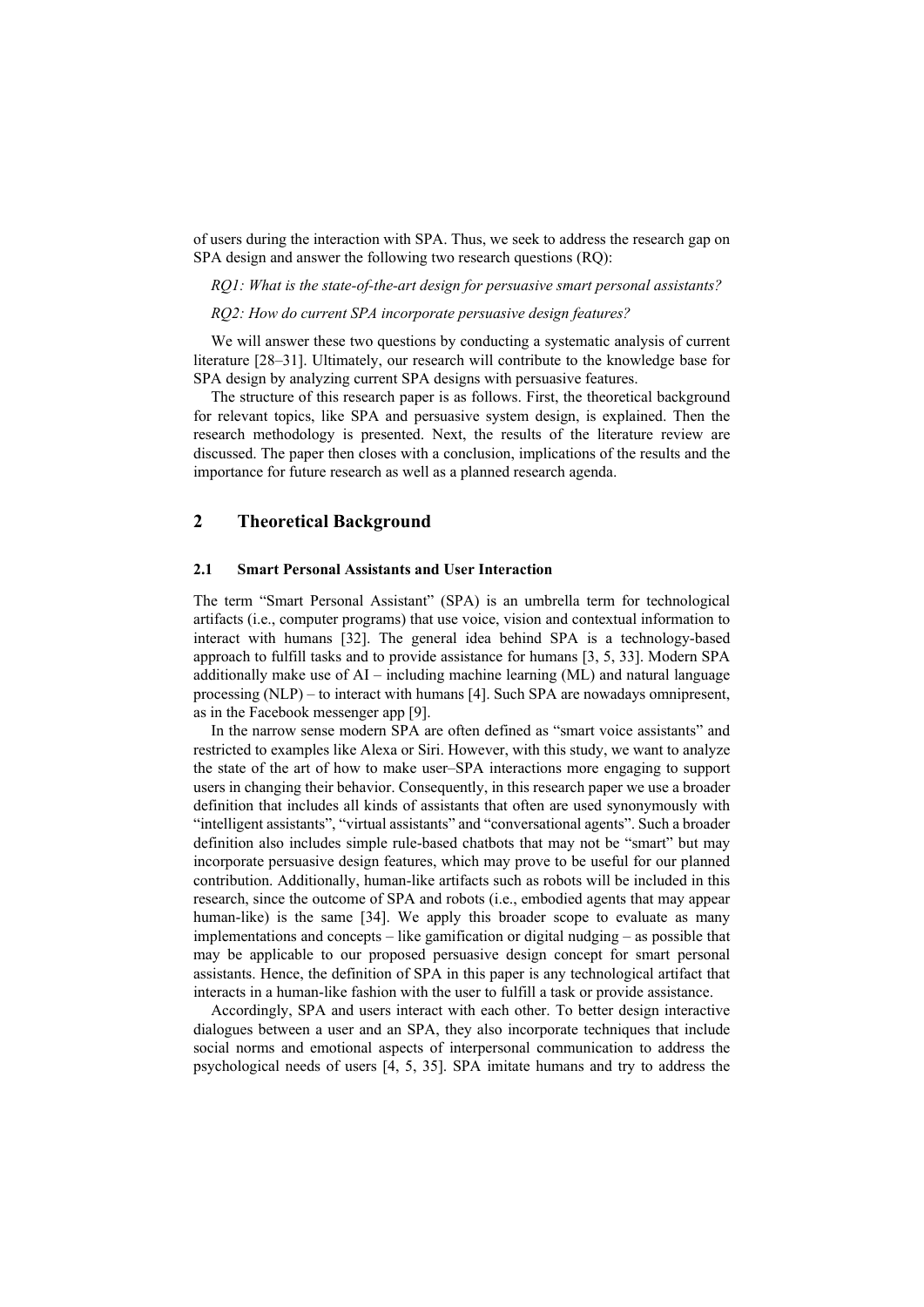psychological needs of humans, which are defined as the universal, basic needs inherent in every person. These needs are a driving factor behind engagement, motivation as well as an efficient and effective user–SPA interaction. If users are not satisfied, they get demotivated or frustrated easily [36].

#### **2.2 Persuasive System Design and Corresponding Concepts**

Persuasion can be defined as a form of communication with the intention to influence decisions and behaviors of people so that a desired outcome is achieved [37, 38]. Thus, the aim of persuasive technology and persuasive systems – henceforth Persuasive System Design (PSD) – is to influence users and their behavior to achieve a desirable outcome using persuasive design for information technology and systems [27]. To design persuasive technology or persuasive systems, the most prominent and effective concepts are gamification and digital nudging.

Gamification can be considered a persuasive technology that aims to exert influence over human behavior, which can be more powerful than monetary incentives [25]. A popular and widely accepted definition of gamification with a broad scope is the use of game design elements in a non-game context [24]. In addition to changing user behavior towards a desired outcome, gamification can provide a joyful experience and address hedonic aspects of products (i.e., services employing an SPA), which is significant for the user experience [39, 40].

Digital nudging, on the other hand, does not offer such joyful experiences but rather "nudges" humans towards a desired outcome [41]. Nudging, however, focuses on persuading people to change their behavior towards a desired outcome by using small design elements that influence the choice and behavior of people in a predictable way [23]. The main difference to gamification is that nudging explicitly affects user choice and must not forbid any options or change monetary incentives to achieve the desired behavior. However, both gamification and digital nudging are related and can support users in changing their behavior – or, more precisely, persuade users to reach a specific outcome a desired behavior.

Thus, we aim to highlight what similarities between gamification and digital nudging exist and how they can be applied to persuasive design for SPA. To compare and combine gamification and digital nudging, one must consider the different theoretical backgrounds and psychological needs these two persuasive methods employ. Despite the differences, gamification and nudging can be compared regarding their theoretical background [42]. An overlap regarding the psychological effects can be identified, which are (1) social norms, (2) priming, (3) motivation, (4) choice and (5) representation. Accordingly, gamification and digital nudging try to address the inner human needs of autonomy, relatedness and competence. This way, both gamification and digital nudging address similar basic psychological needs in human beings while also using similar theoretical backgrounds [36].

Apart from the shared goal of addressing psychological needs, gamification and nudging refer to design elements that instantiate the design of a persuasive technology. Gamification makes use of game design elements that address the psychological effects just mentioned. These design elements can be organized in a taxonomy along factors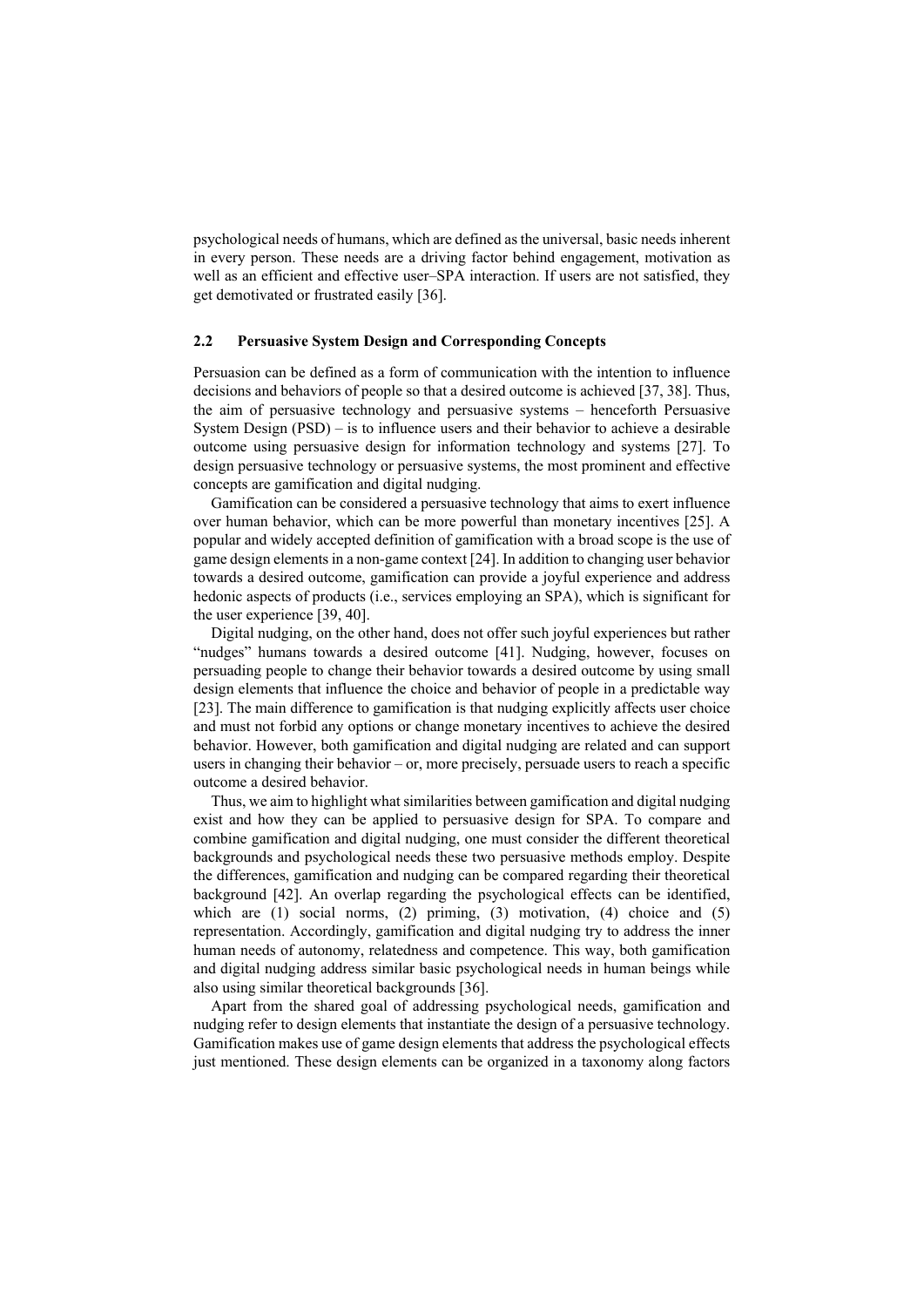and attributes [43]. In our research we use the established game design element taxonomy introduced by Schöbel et al. [43]. On the one hand, factors represent the overarching category of design elements and the mechanic they use (e.g., progress, rewards and guidance). On the other hand, attributes express the actual implementations that refer to the overarching category (i.e., factors). For example, the attributes of *points* and *badges* refer to the factor *rewards*, while the attributes of *feedback avatars* and *representing avatars* refer to the factor *guidance*.

Similar to gamification, nudging also uses some specific design elements. However, unlike game design elements used in gamification that provide an established taxonomy, the categorization of design elements used for nudging is fairly new. Nevertheless, categorization is possible as Schöbel et al. [44] demonstrate. This taxonomy presents the following categories: default, representation and framing, information, feedback, time delay, social, and progress. The default nudge refers to default settings (e.g., cookie settings of a website). Representation and framing addresses visual factors like colors. Information and feedback nudges focus on providing knowledge, with information nudges being more general and feedback nudges being focused on a specific task or context. The time delay nudge is essentially equal to the time pressure game design element of gamification, limiting the user's time to make decisions. The social nudge refers to the user's social needs (e.g., social comparison), similar to how leaderboards address the need for social comparison in gamification. The progress element is also almost identical between nudging and gamification.

By comparing gamification and nudging design elements, a clear overlap between some elements can be observed. The most obvious overlapping design elements between gamification and nudging are time and progress, which are almost identical. Further, feedback is similarly defined in both gamification and nudging. However, gamification may focus more on visual feedback in this regard, while nudging may focus more on text-based feedback [43, 44]. Nevertheless, at the core both variants are identical in the sense that they keep the user aware about a circumstance or situation during the use of an information system [43, 44]. Apart from this overlap, some elements are unique to gamification and nudging, like gatherable points or badges to gamification and the default element to nudging.

With this background in mind, gamification and nudging can be combined in two ways. On the one hand, due to the existing overlap, the two concepts already support each other. On the other hand, both concepts provide exclusive design elements that can close the gaps between them and thus combine the advantages of mitigating possible disadvantages if applied on their own. For example, badges rely on a visual representation of the reward. This is not possible with voice assistants. Here, information and feedback nudges that mimic the content of the badge may be useful. This also highlights the importance of adjusting persuasive design elements to the properties of SPAs. Hence, gamification and digital nudging can both complement each other in addressing the psychological needs of users and translate them into a viable design for pSPA that are adjusted to the pSPA properties. In other words, persuasive design elements should be used according to the user–SPA interaction in question. Because the goal of this paper is to provide a broad view on options to apply PSD to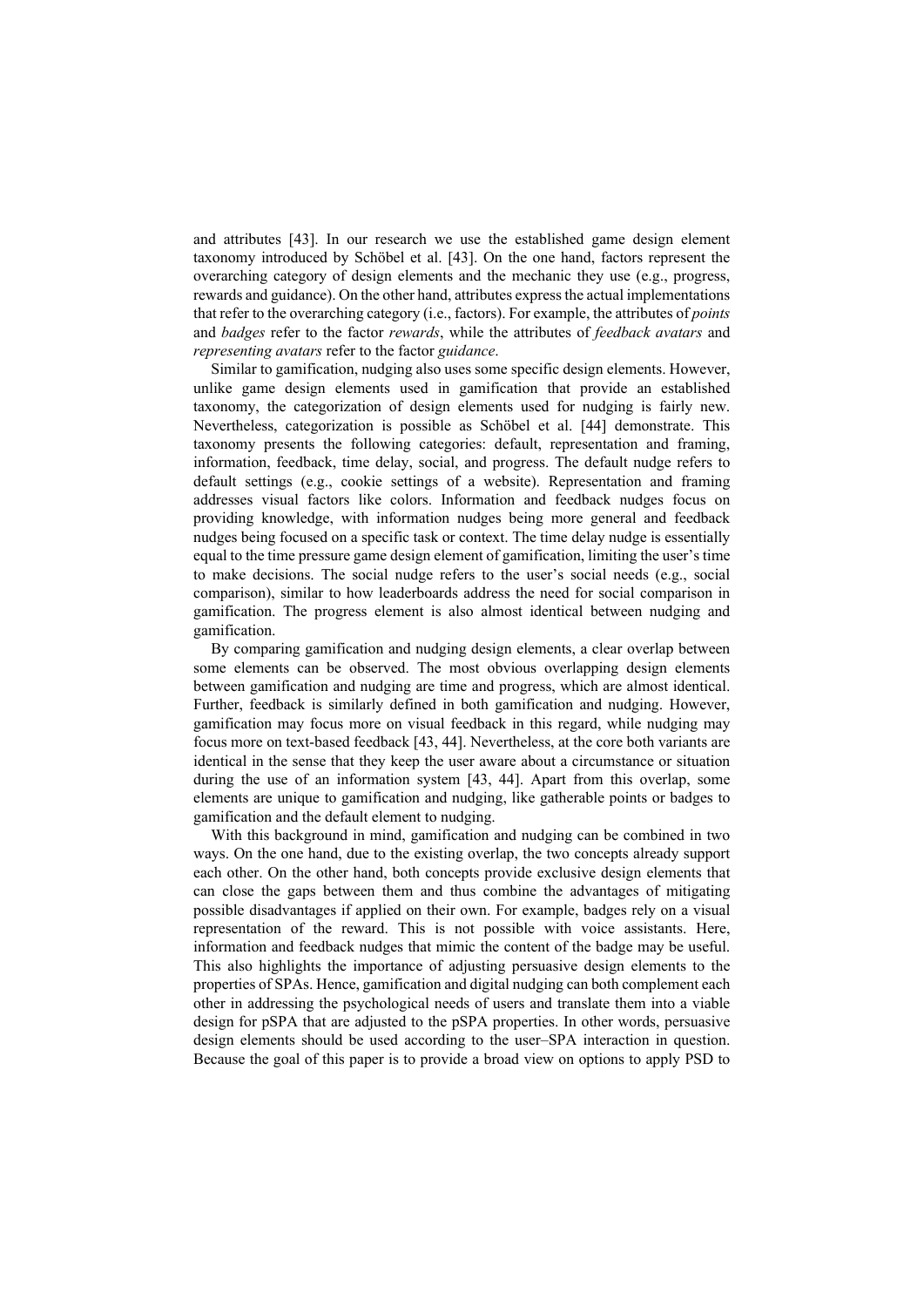SPA, restrictions like on digital nudging [23] are dropped. Consequently, we use the following definition for PSD in this research paper: Persuasive system design is the usage of any design element that exerts influence over users to change their behavior in a desirable fashion. To derive our concept of pSPA, we will take a closer look at what previous research studies have done to consider digital nudges and gamification in relation to SPA. Afterwards, we will try to find similarities between both concepts to better understand how we can support users with pSPA.

## **3 Research Methodology**

To answer the research questions, a systematic literature review was conducted. The literature review was conducted according to the suggestions proposed by Cooper [28], Fettke [30] and Vom Brocke et al. [29]. A simplified process of our structured literature review that we adapted from Fettke [30] can be seen in Figure 1 below.



**Figure 1.** Structured Literature Review Process

Starting with the definition of our review, the goal was to explore the current stateof-the-art design options for pSPA. Hence, we focused on the integration of results with a focus on used design elements. The scope of the literature review was explorative so that the spectrum of state-of-the-art designs is as complete as possible. Accordingly, the structure was thematical and methodical.

| Characteristic | Category       |            |                 |  |  |  |  |  |  |  |
|----------------|----------------|------------|-----------------|--|--|--|--|--|--|--|
| Goal           | Integration    | Criticism  | Central topics  |  |  |  |  |  |  |  |
| Scope          | Representative | Selective  | Explorative     |  |  |  |  |  |  |  |
| Focus          | Outcomes       | Designs    | <b>Theories</b> |  |  |  |  |  |  |  |
| Structure      | Historical     | Thematical | Methodical      |  |  |  |  |  |  |  |

#### **Table 1.** Literature Review Classification

The next step was the preparation of our literature search. Here, we defined necessary keywords and search strings that we used for our database search. Hence, we defined keywords that represent various forms and descriptions of SPA. These keywords included "virtual assistants", "smart assistants" and "conversational agents" as well as "gamification" and "nudging". Additionally, we also included the term "collaboration" as an optional keyword to highlight the collaborating factor in user– SPA interaction. We did this because of the role of SPA in collaborative settings, where users and SPA create value together in smart services [3]. Accordingly, we formulated the following search string (optional search terms are in square brackets) that we adapted to the specifications of every database including the use of wildcards: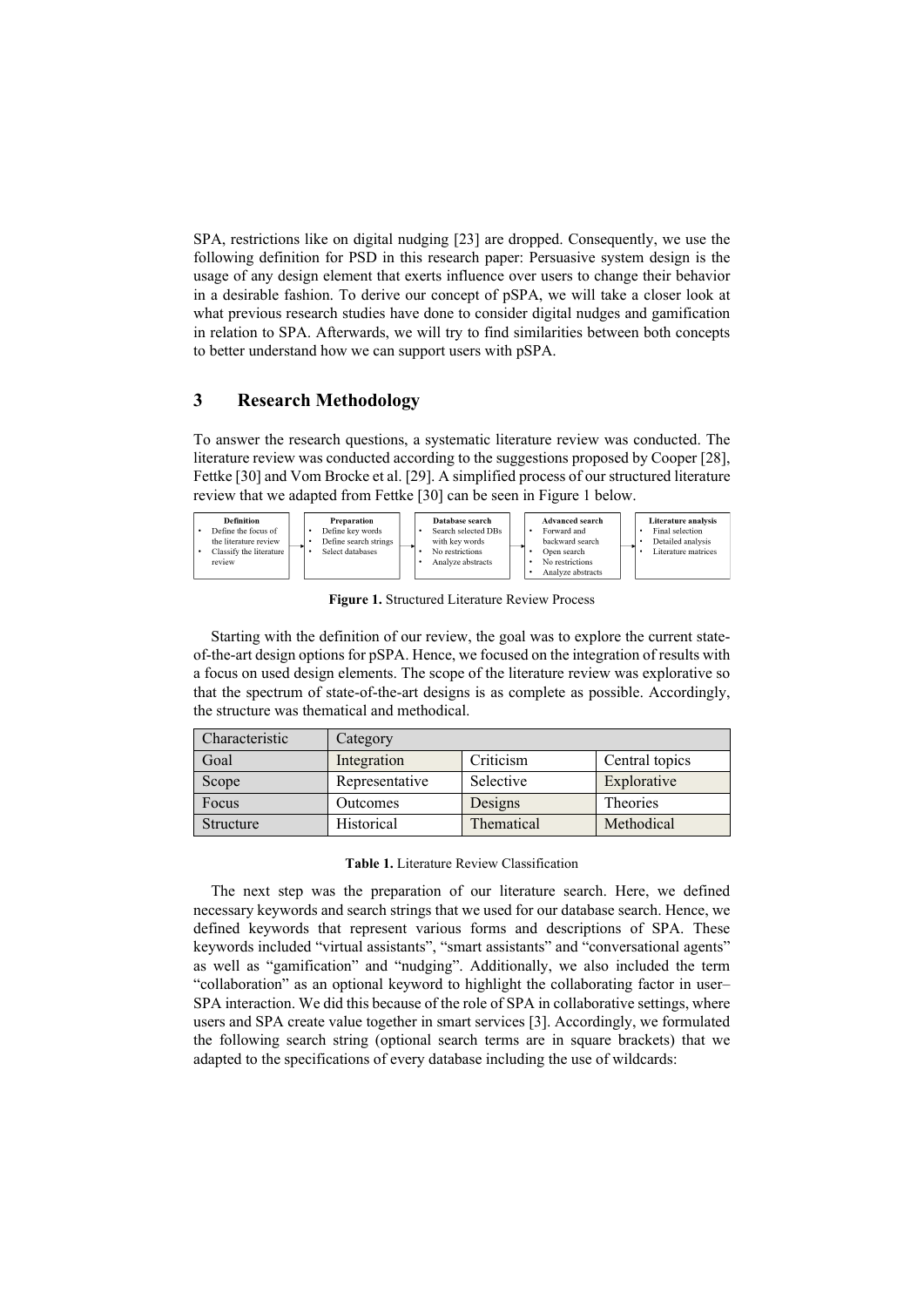[collab\* AND] (virtual OR smart OR conversational) AND (agent? OR assistant?) AND (nudg\* OR Gamif\*)

As for the databases, ScienceDirect, AISeL, IEEEXplore, EBSCOhost and ACM were included. Because of the novelty of this specific topic and the desired broad scope for the review, the literature was not subjected to any restrictions like publication date, peer-reviewed literature or ratings, and grey literature was considered as well, since it can provide value and broaden the horizon [45]. Additionally, we conducted a forward and backward as well as open search for further literature. A total of 5017 papers were found during the initial database literature search. Those papers were narrowed down to 691 papers, selected by title and abstract. Of those 691 papers, only 135 were selected for further reading after scanning their content. Those 135 papers were then examined thoroughly, and 23 papers remained and were found as relevant. These findings include forward and backward as well as open search. We based the inclusion or exclusion of studies on the implementation of gamification and nudging as well as the implemented artifact. Concerning the latter, we here referred to the taxonomy of Knote et al. [3]. However, we also included artifacts that do not fit to this taxonomy, based on the findings of Tussyadiah and Miller [34], who state that robotic artifacts are similar to virtual agents, which are defined in the taxonomy, and provide the same outcome. Concerning gamification and nudging, we included studies that apply to the definitions we describe in the theoretical background and excluded those that do not.

Consequently, the results of the gathered literature are then organized in concept matrices according to Webster and Watson to gain a deeper understanding of the composition of current persuasive design elements for SPA [31]. SPA come in different forms and shapes with various features; thus, SPA need to be categorized accordingly. To categorize SPA a simplified taxonomy by Knote et al. [3] is used, where only categories relevant to this topic are included, such as communication and representation. Literature that does not implement SPA but instead theorizes about SPA or implements related artifacts such as robots is listed in the "other" category. Gamification and digital nudging design elements will be categorized according to simplified taxonomies by Schöbel et al. [43, 44]. These taxonomies will be narrowed down to relevant categories and combined considering similarities and differences of design elements of gamification and digital nudging.

## **4 Results**

The 23 analyzed papers show a heterogenous mixture of journal and conference contributions as well as gray literature. Unlike the composition, the publication dates are more homogenous; almost all publications are from the late 2010s with a few exceptions from the 2000s. We examined the 23 resulting papers regarding their implementation of SPA and use of persuasive design elements such as gamification and digital nudging. The detailed results regarding the composition of SPA and similar artifacts can be found in Table 2 (see 4.1). Detailed results regarding the composition of persuasive design elements can be found in Table 3 (see 4.2).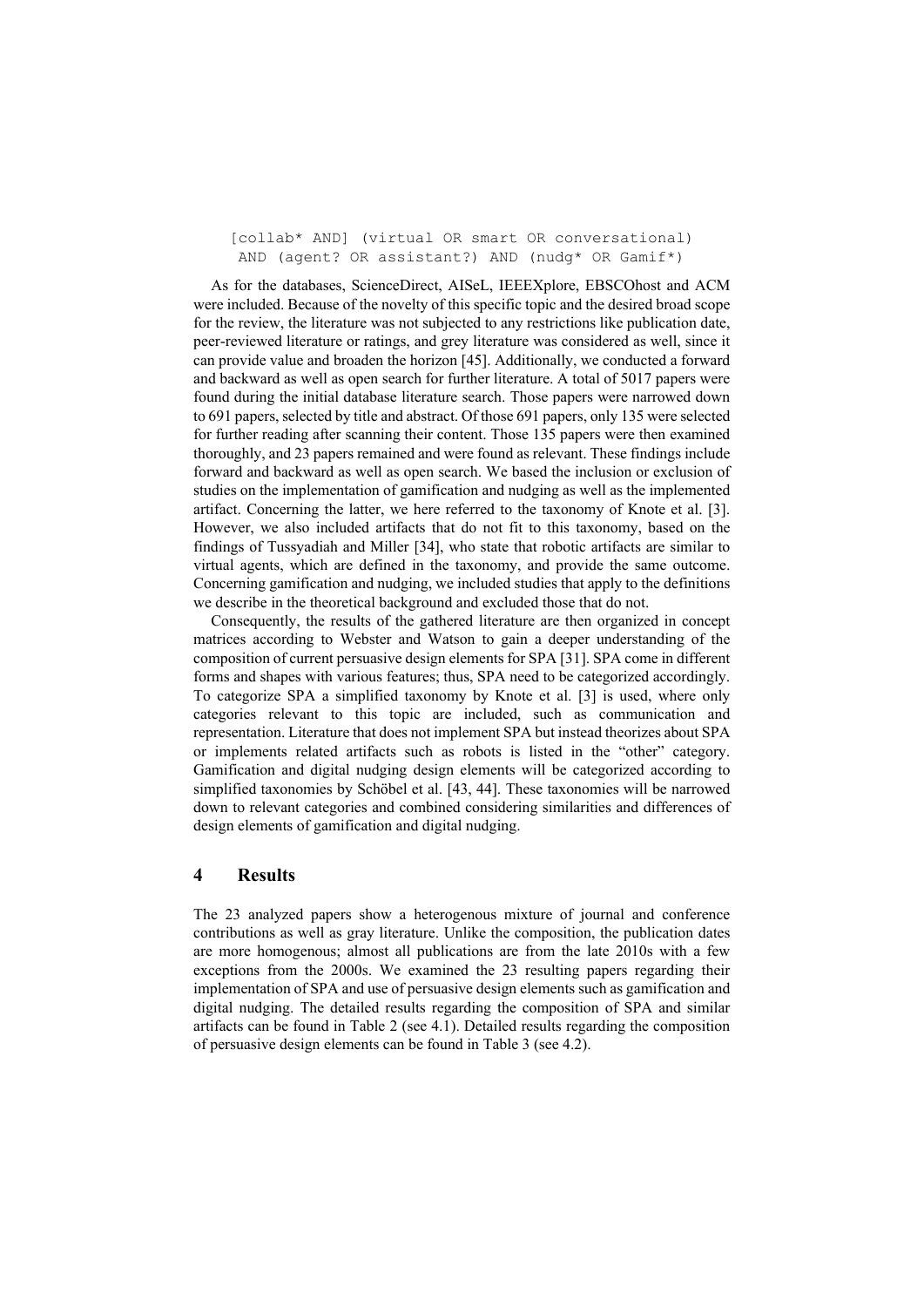## **4.1 Status Quo of SPA Design with Persuasive Features**

The table below shows the status quo of the design of SPA that include persuasive design features from the literature we included. We used the taxonomy provided by Knote et al. [3] as a blueprint and simplified the taxonomy for our research.

|                                                                                                                                                                                                                                                                                                                                                                                                                                                            | Communication |             |              | Directionality |             | $\Box$ omplexity |             | Behavior     |             | Representation |             |                |                |             |
|------------------------------------------------------------------------------------------------------------------------------------------------------------------------------------------------------------------------------------------------------------------------------------------------------------------------------------------------------------------------------------------------------------------------------------------------------------|---------------|-------------|--------------|----------------|-------------|------------------|-------------|--------------|-------------|----------------|-------------|----------------|----------------|-------------|
| <b>Author (Year)</b>                                                                                                                                                                                                                                                                                                                                                                                                                                       | T             | A           | $\mathbf{V}$ | P              | U           | B                | 1           | $\mathbf{2}$ | S           | D              | N           | $\overline{C}$ | $\bf{O}$       | Other       |
| Backhaus et al. (2018)                                                                                                                                                                                                                                                                                                                                                                                                                                     |               | Х           | $\mathbf X$  |                |             | X                |             |              |             |                |             | Х              | Х              | X           |
| Brotman et al. (2015)                                                                                                                                                                                                                                                                                                                                                                                                                                      |               |             |              | Χ              |             |                  |             |              |             |                |             |                |                | $\mathbf X$ |
| Dokukina/Gumanova (2020)                                                                                                                                                                                                                                                                                                                                                                                                                                   | X             |             |              |                |             |                  |             |              |             |                |             |                |                | Х           |
| Eigenbrod/Janson (2018)                                                                                                                                                                                                                                                                                                                                                                                                                                    |               |             |              |                |             |                  |             |              |             |                |             |                |                | X           |
| Falk et al. (2018)                                                                                                                                                                                                                                                                                                                                                                                                                                         | X             |             |              |                |             | X                |             | X            |             | $\mathbf X$    | Х           |                |                |             |
| Filimon et al. (2019)                                                                                                                                                                                                                                                                                                                                                                                                                                      |               | Χ           |              |                |             | $\mathbf X$      |             | X            |             | X              | $\mathbf X$ |                |                |             |
| Fischbach et al. (2018)                                                                                                                                                                                                                                                                                                                                                                                                                                    |               | X           | X            |                | $\mathbf X$ |                  | $\mathbf X$ |              | $\mathbf X$ |                |             | X              | X              | X           |
| Fogli et al. (2016)                                                                                                                                                                                                                                                                                                                                                                                                                                        | X             |             |              |                | X           |                  | X           |              | X           |                |             | X              |                | X           |
| Hwang et al. (2019)                                                                                                                                                                                                                                                                                                                                                                                                                                        | Χ             |             |              |                | Х           |                  |             | $\mathbf X$  | Χ           |                | $\mathbf X$ |                |                | X           |
| Kocielnik et al. (2016)                                                                                                                                                                                                                                                                                                                                                                                                                                    |               |             |              |                |             |                  |             |              |             |                |             |                |                | X           |
| Kuz et al. (2017)                                                                                                                                                                                                                                                                                                                                                                                                                                          | X             |             |              |                | X           |                  | Х           |              | X           |                |             | X              |                |             |
| Lange et al. (2020)                                                                                                                                                                                                                                                                                                                                                                                                                                        | X             |             |              |                | X           |                  | X           |              | X           |                | $\mathbf X$ |                |                | X           |
| Lechler et al. (2019)                                                                                                                                                                                                                                                                                                                                                                                                                                      | Х             |             |              |                | X           |                  | X           |              | X           |                | X           |                |                |             |
| Maedche et al. (2019)                                                                                                                                                                                                                                                                                                                                                                                                                                      |               |             |              |                |             |                  |             |              |             |                |             |                |                | Х           |
| Martinez-Miranda et al.<br>(2008)                                                                                                                                                                                                                                                                                                                                                                                                                          | X             |             | X            |                | X           |                  | X           |              | X           |                |             | X              |                | X           |
| Sheth et al. (2019)                                                                                                                                                                                                                                                                                                                                                                                                                                        | Х             |             |              |                | X           |                  | X           |              | X           |                | X           |                |                | Х           |
| Silva-Coira et al. (2016)                                                                                                                                                                                                                                                                                                                                                                                                                                  | X             |             |              |                |             | X                |             | $\mathbf X$  |             | $\mathbf X$    | $\mathbf X$ |                |                |             |
| Smutny/Schreiberova (2020)                                                                                                                                                                                                                                                                                                                                                                                                                                 | X             | $\mathbf X$ | $\mathbf X$  |                |             | X                |             | X            |             | X              |             | Х              | X              | X           |
| Strohmann et al. (2018)                                                                                                                                                                                                                                                                                                                                                                                                                                    |               |             |              |                |             |                  |             |              |             |                |             |                |                | X           |
| Turk (2017)                                                                                                                                                                                                                                                                                                                                                                                                                                                |               | X           | X            |                |             | X                |             | X            |             | X              |             | X              | X              | X           |
| Tussyadiah/Miller (2019)                                                                                                                                                                                                                                                                                                                                                                                                                                   |               |             |              |                |             |                  |             |              |             |                |             |                |                | Χ           |
| Weisz et al. (2019)                                                                                                                                                                                                                                                                                                                                                                                                                                        | $\mathbf X$   |             |              |                |             | $\mathbf X$      | X           |              | $\mathbf X$ |                | $\mathbf X$ |                |                |             |
| Xiao et al. (2019)                                                                                                                                                                                                                                                                                                                                                                                                                                         | X             |             |              |                |             | X                | X           |              | $\mathbf X$ |                | $\mathbf X$ |                |                |             |
| Sum (23)                                                                                                                                                                                                                                                                                                                                                                                                                                                   | 13            | 5           | 5            | $\mathbf{1}$   | 8           | 8                | 9           | 6            | 10          | 5              | 9           | $\overline{7}$ | $\overline{4}$ | 16          |
| $T = text$ ; A = audio/voice; V = video/visual; P = passive; U = unidirectional; B = bidirectional;<br>$1 =$ low complexity (rule-based, basic NLP); $2 =$ high complexity (advanced NLP and ML);<br>$S =$ static; $D =$ adaptive; $N =$ none; $C =$ virtual character; $O =$ audio/voice only<br>Other = including non-SPA artifacts such as robots or literature simply theorizing about persuasive<br>design for SPA (e.g., future research directions) |               |             |              |                |             |                  |             |              |             |                |             |                |                |             |

**Table 2.** Status Quo of Smart Personal Assistants with Persuasive Features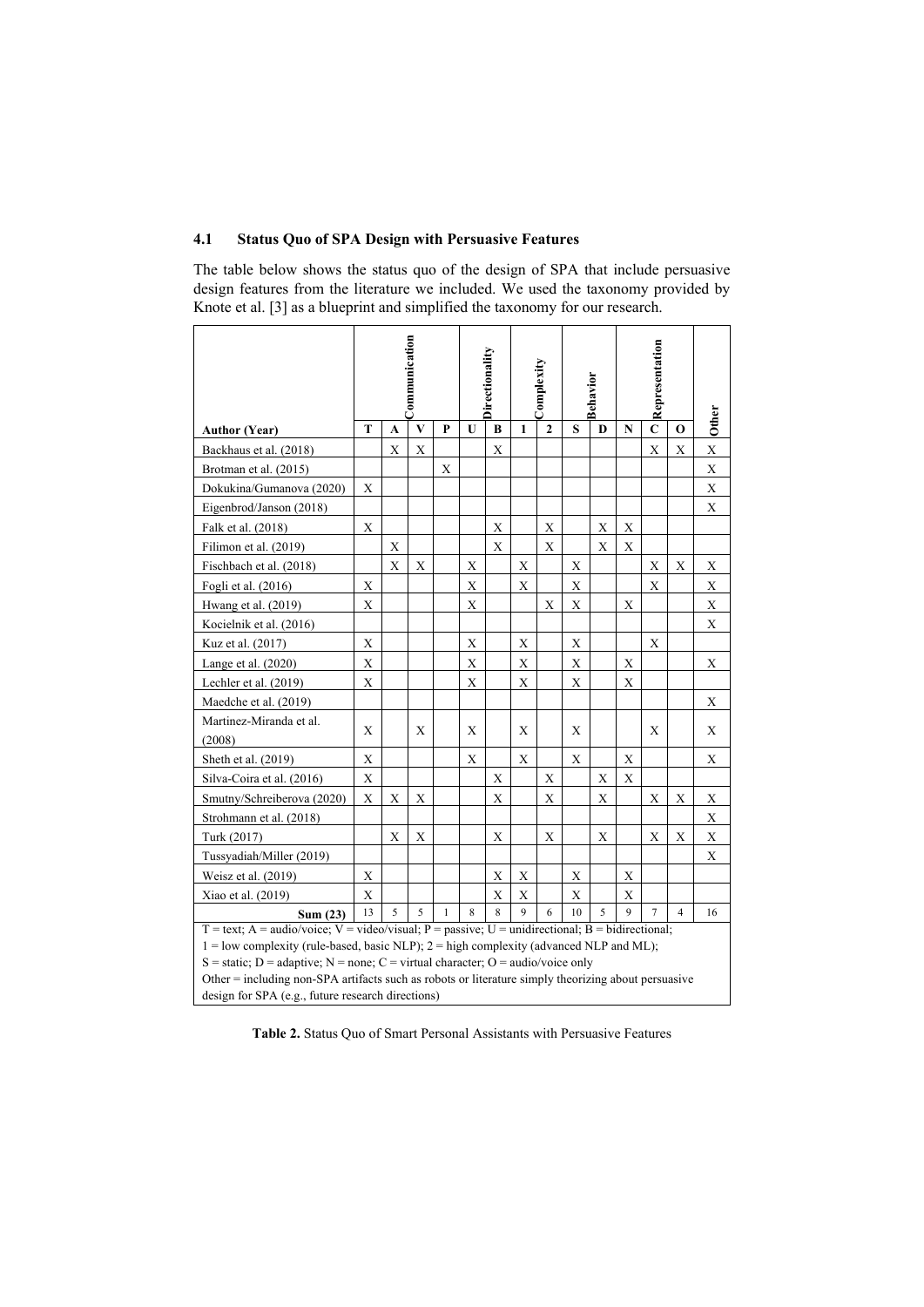We observed that most implementations in this study are mainly text-based (13 out of 23 studies), with a few exceptions that incorporate audio or voice (5) and visual forms (5) of communication. The interaction directionality (i.e., whether the interaction is one- or two-sided) is split relatively evenly (8 studies each). The complexity of the viewed SPA is also split with a slight tendency towards lesser complexity, with 9 studies choosing less complex and 6 studies opting for a more complex SPA design. This suggests that the current SPA design is built upon less complex methods like simple rule-based SPA or simple natural language applications in contrast to complex and advanced natural language processing and machine learning methods. SPA behavior is also tilted towards less complex static SPA in contrast to adaptive SPA (e.g., SPA that can be personalized), with 10 studies opting for static and only 5 for adaptive. The representation of SPA is mixed. Most text-based SPA do not use any form of representation (9), whereas SPA that use other forms of communication tend to have visual (7) and/or voice (4) representation. Additionally, it is noteworthy that many studies, regardless of whether they implement an actual SPA or not, at least indirectly acknowledge the existence of some persuasive influence in their study.

#### **4.2 Persuasive Design Elements from Literature**

A large portion of literature we analyzed does not directly implement an SPA. Instead, many authors rather chose to theorize about persuasive designs for SPA or simply highlighted persuasive effects they observed. Moreover, unlike the overall design of SPA with persuasive features as presented above, the use of design elements referring to digital nudging and gamification is less consistent, as can be seen in Table 2 above.

However, analyzing the designs of the included SPA, we can still identify a certain pattern. There is a clear tendency towards the use of information elements (14) exclusively from nudging and feedback elements (10), which exist in both gamification and nudging. Moreover, 10 studies also combine feedback and information elements (see [34, 46–54]), resulting in what we call an information-feedback pattern. However, looking at other elements from both nudging and gamification on their own, we observe a rather nonuniform distribution of several design elements. Some elements – specifically from nudging – are missing entirely, like the default element to induce a desired behavior. Thus, we could not observe a clear tendency in design elements referring to gamification only, unlike with design elements that refer to digital nudging only (i.e., information elements). Regardless, game design elements are used for SPA to a certain degree. The most prominent observation of a game design element that exclusively refers to gamification is design elements that address the collection (5) mechanic. These include the collection of points or badges. Persuasive design elements that refer to both gamification and digital nudging, like design elements that address social norms and interactions, are being used as well. Studies use social comparison (3), as in rankings, and social collaboration (2), as in teamwork or trading things (e.g., virtual goods).

Additionally, it is noteworthy that some persuasive design elements are not being used at all. We could not observe design elements referring to progress (e.g., progress bars, levels) and default (e.g., default settings).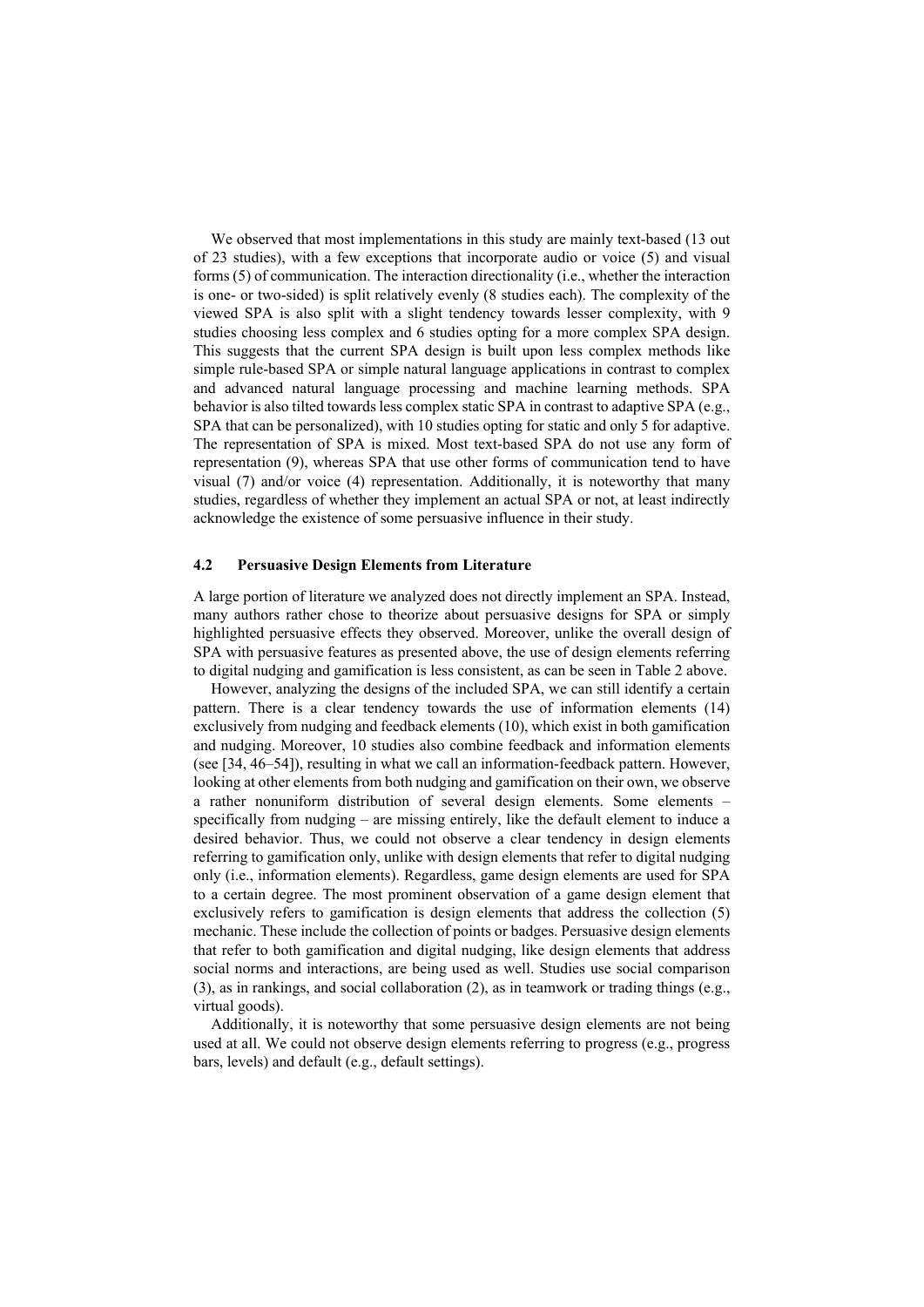| <b>Author (Year)</b>                                                                                                                                                                                                                                                                                                                                                       | $\bf R$ | L  | F  | T | L | S              | P        | $\mathbf C$    | A | Z |
|----------------------------------------------------------------------------------------------------------------------------------------------------------------------------------------------------------------------------------------------------------------------------------------------------------------------------------------------------------------------------|---------|----|----|---|---|----------------|----------|----------------|---|---|
| Backhaus et al. (2018)                                                                                                                                                                                                                                                                                                                                                     |         |    |    |   |   |                |          | X              |   |   |
| Brotman et al. (2015)                                                                                                                                                                                                                                                                                                                                                      | X       |    | X  | X |   |                |          |                |   |   |
| Dokukina/Gumanova (2020)                                                                                                                                                                                                                                                                                                                                                   | X       | Χ  | X  |   |   |                |          | Χ              |   |   |
| Eigenbrod/Janson (2018)                                                                                                                                                                                                                                                                                                                                                    |         | X  |    |   | X |                |          |                |   |   |
| Falk et al. (2018)                                                                                                                                                                                                                                                                                                                                                         |         | X  |    |   |   |                |          |                |   |   |
| Filimon et al. (2019)                                                                                                                                                                                                                                                                                                                                                      |         |    |    |   | X |                |          | X              |   |   |
| Fischbach et al. (2018)                                                                                                                                                                                                                                                                                                                                                    |         |    |    |   |   | X              |          |                |   |   |
| Fogli et al. (2016)                                                                                                                                                                                                                                                                                                                                                        |         |    |    |   |   | X              |          | X              |   |   |
| Hwang et al. (2019)                                                                                                                                                                                                                                                                                                                                                        |         | Х  | X  |   |   |                |          |                |   |   |
| Kocielnik et al. (2016)                                                                                                                                                                                                                                                                                                                                                    |         | X  | X  |   |   |                |          |                |   |   |
| Kuz et al. (2017)                                                                                                                                                                                                                                                                                                                                                          |         |    |    |   |   |                |          |                |   | X |
| Lange et al. (2020)                                                                                                                                                                                                                                                                                                                                                        |         | X  |    |   |   |                |          |                |   |   |
| Lechler et al. $(2019)$                                                                                                                                                                                                                                                                                                                                                    | X       | X  | X  |   |   |                |          |                |   |   |
| Maedche et al. (2019)                                                                                                                                                                                                                                                                                                                                                      |         |    |    |   |   |                |          |                |   |   |
| Martinez-Miranda et al. (2008)                                                                                                                                                                                                                                                                                                                                             |         |    |    |   |   |                |          | X              | X |   |
| Sheth et al. (2019)                                                                                                                                                                                                                                                                                                                                                        |         | X  |    |   |   |                |          |                |   |   |
| Silva-Coira et al. (2016)                                                                                                                                                                                                                                                                                                                                                  | X       | X  | X  |   |   |                |          |                |   |   |
| Smutny/Schreiberova (2020)                                                                                                                                                                                                                                                                                                                                                 |         |    |    |   |   |                |          |                |   |   |
| Strohmann et al. (2018)                                                                                                                                                                                                                                                                                                                                                    |         | X  | X  |   |   |                |          |                |   |   |
| Turk (2017)                                                                                                                                                                                                                                                                                                                                                                | X       | X  | X  |   |   |                |          |                |   |   |
| Tussyadiah/Miller (2019)                                                                                                                                                                                                                                                                                                                                                   |         | X  | X  |   | X |                |          |                |   |   |
| Weisz et al. (2019)                                                                                                                                                                                                                                                                                                                                                        |         | X  | X  |   |   |                |          |                |   |   |
| Xiao et al. (2019)                                                                                                                                                                                                                                                                                                                                                         |         | Х  | X  |   |   |                |          |                |   |   |
| Sum(23)                                                                                                                                                                                                                                                                                                                                                                    | 5       | 14 | 11 | 1 | 3 | $\overline{c}$ | $\theta$ | $\overline{5}$ |   | 1 |
| $R =$ representation (framing, avatars); $I =$ information (knowledge, hints); $F =$ feedback (response);<br>$T =$ time (pressure); L = social comparison (leaderboards); S = social collaboration (interaction,<br>exchange); $P =$ progress (levels, bars); $C =$ collection (points, badges); $A =$ aspiration (goals, quests);<br>$Z =$ gameful or playful design only |         |    |    |   |   |                |          |                |   |   |

**Table 3.** State-of-the-Art Persuasive Design Elements from Literature

## **4.3 Text-Based Information and Feedback Assistants**

In the results of our structured literature analysis we found a common design pattern among existing SPA. This pattern defined by its usage of persuasive design elements and general SPA properties. We define this pattern of text-based information and feedback assistants as TIFA, which can be considered a subcategory and/or design pattern of SPA. Artifacts that can be categorized as TIFA also show a tendency to unidirectional communication, static behavior and low complexity. This highlights the role of artifacts that fit the TIFA pattern. This approach to pSPA focuses on simple, unidirectional user–SPA interaction without adaptive behavior or advanced NLP/ML methods, which indicates some sort of "mentor" or "instructor" role of those pSPA. This TIFA pattern diverges from general observed SPA design in two ways. To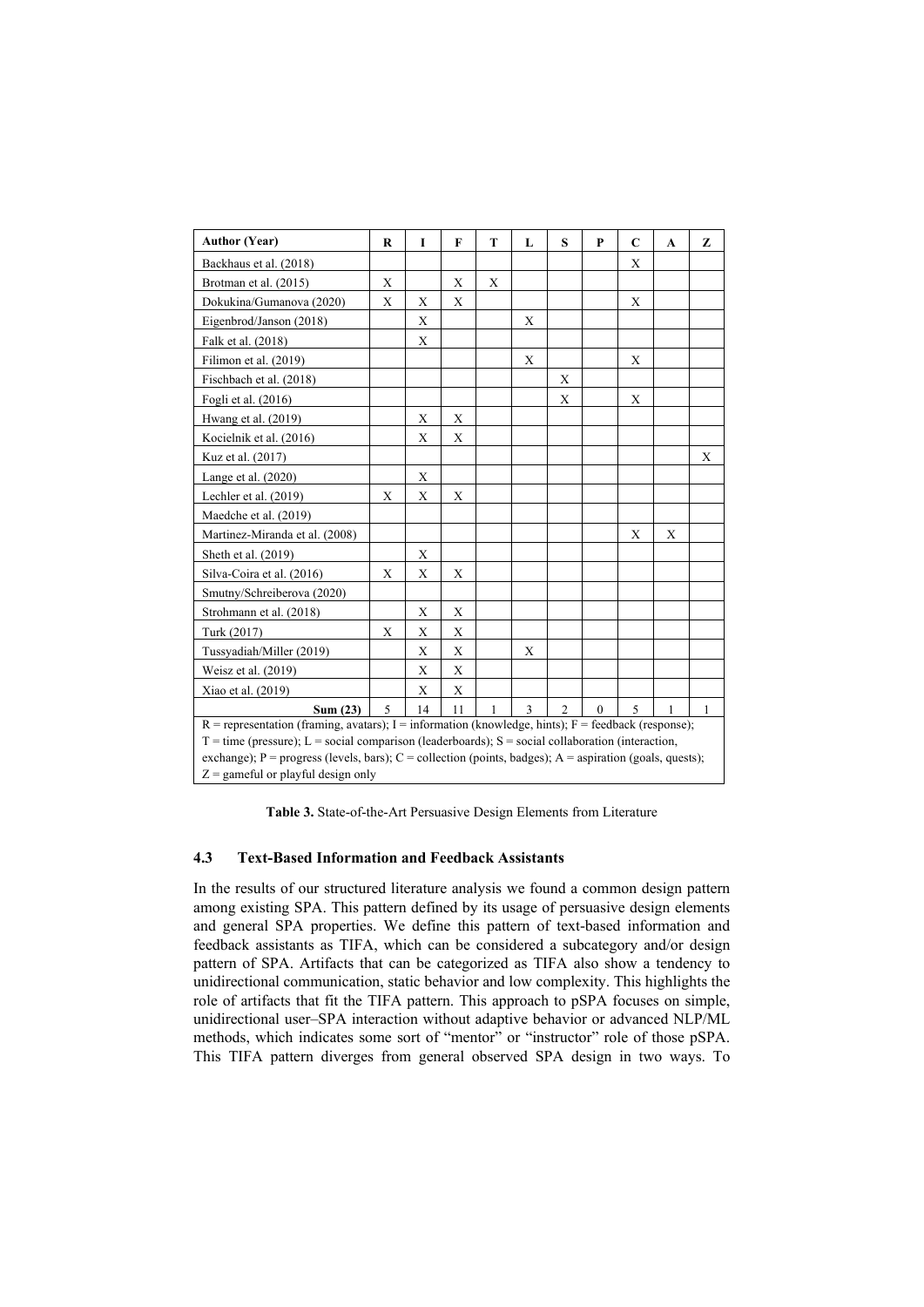illustrate how general SPA or pSPA compare to TIFA, we compare the concepts (see Figure 2; note that scales are relative and not an absolute representation of literature). First, TIFA are less complex regarding technology and implementation than regular SPA or other observed pSPA implementations. Second, TIFA focus entirely on two persuasive design elements – information and feedback. However, this does not imply TIFA cannot be supported by other persuasive design elements.



**Figure 2**.Comparison of observed SPA and TIFA pattern

We observed that some TIFA may implement design elements that use collection and social comparison, although these are not the norm for this pSPA pattern. The only true exception to this pattern is "ElliQ" [52], which is an embodied agent (e.g., robotic artifact) that combines information and feedback with focus on audiovisual interaction. This advanced artifact is also able to adapt to user behavior and the emotional state to provide adequate feedback.

## **5 Discussion and Contributions**

#### **5.1 The State of SPA Research and Persuasive Design**

The goal of our systematic literature review was to provide an overview of designs with persuasive elements currently used in SPA research. In doing so, we answered two research questions with this study. Firstly, we want to stress that methodological research concerning a persuasive design for SPA is lacking and should be pursued in further research to gain more detailed knowledge. Secondly, we must clarify that some authors do not explicitly call their artifact an SPA or state that they implemented a persuasive design. Instead, some simply call their artifacts "agents" (e.g., [34, 55]) and/or highlight persuasive effects such as behavioral changes trough persuasive design elements (e.g., [34, 49, 55, 56]). Additionally, some other authors do not implement an SPA, persuasive design or other artifact at all. However, they do theorize about persuasive design regarding SPA. Many highlight the positive effects of designing the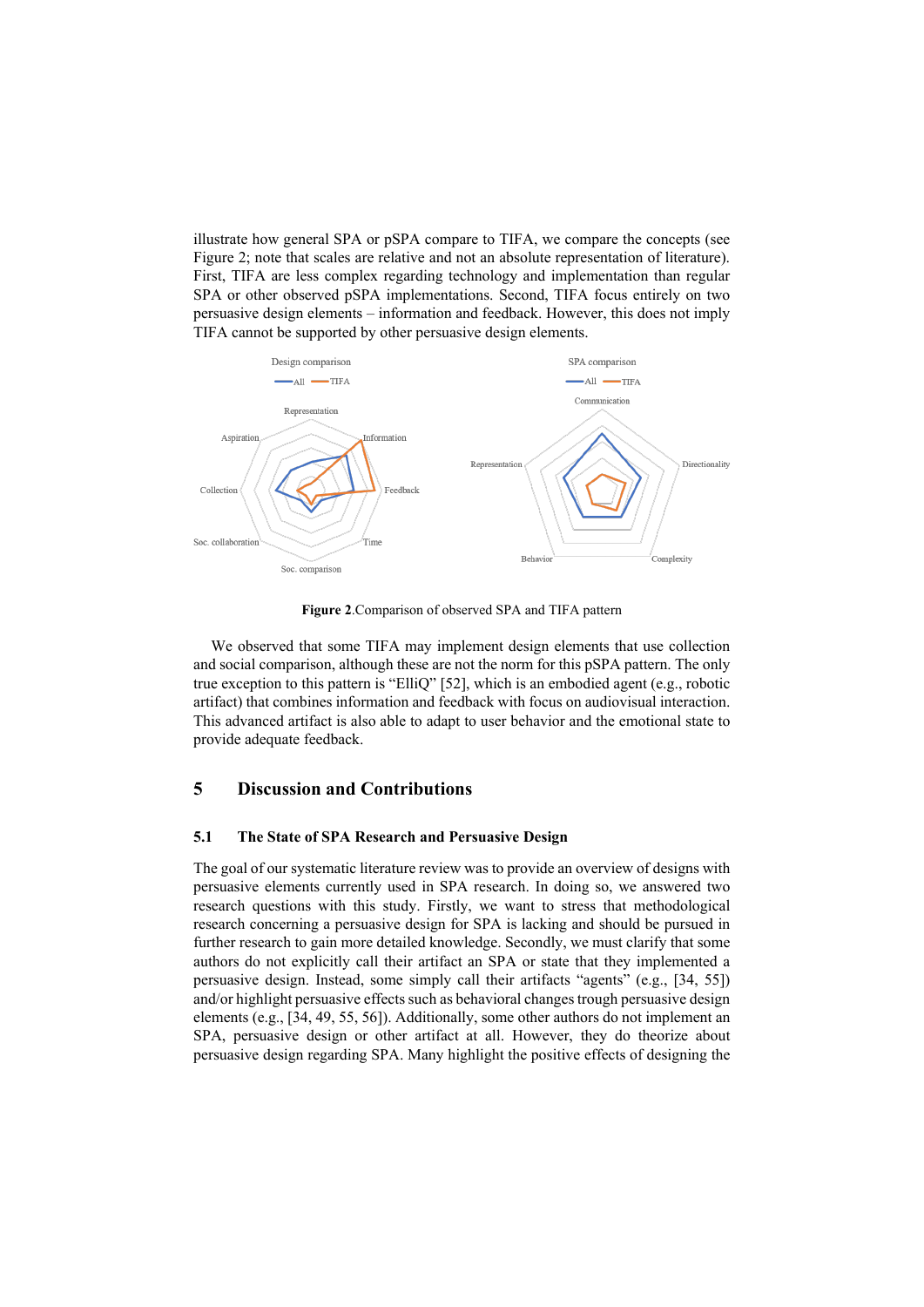interaction in an engaging, game-like way, citing possible persuasive design elements derived from gamification such as rewards or reminders (e.g., [46, 50, 57–60]). Many other authors highlight the possible effects and uses of digital nudging for SPA by theorizing about its effects or implementation (e.g.,  $[9, 34, 47-49, 51-54, 61-63]$ ). Simply selecting and combining game design elements (or nudge elements respectively) does not necessarily support the intended behavioral change of users. There is some support in literature that one cannot refer to standardized solutions by simply integrating badges or points [64] to make an SPA interaction more entertaining. Likewise, when designing pSPA it needs to be considered how game design elements and nudge elements need to be designed and adapted to a context an SPA is interacting in. In general, authors that choose to focus on theorizing about the uses of persuasive design or effects on user behavior of SPA always include either gamification or digital nudging, with the latter being the prevalent theme. Authors repeatedly recognize the potential effects on user behavior and acknowledge future research potential regarding the application of gamification and/or digital nudging to SPA (e.g., [9, 64]).

In our study we find several persuasive design elements are being used that refer to the concepts of gamification and digital nudging. Some of them are used less frequently with no recognizable pattern, and others are used rather often with a recognizable pattern, often even combined. The prime example for this is the combination of the design elements of information and feedback [34, 46–54]. As described, many authors use those design elements either on their own or in combination. All studies, except one, that combine these elements use text-based SPA. This marks the greatest commonality that can be observed when analyzing current SPA that implement persuasive design elements. According to our literature analysis, this seems to be the go-to pattern for designing persuasive smart personal assistants. We emphasize on this pattern that we found in literature specifically, because of its prevalent usage over in multiple studies, where no other combination of design elements and SPA properties has shown usage to such an extent. However, this does not imply that there are no other patterns or combinations that may be relevant as well which other studies may find.

In general, many SPA designs incorporate persuasive elements, and authors use a persuasive design for their SPA, although most often only in an implicit way. In other words, many researchers do not explicitly apply persuasive design to their SPA but instead recognize the persuasive character and potential of their implementations retrospectively. This may point towards a lack of awareness about persuasive design and theory. On the other hand, authors are in fact aware of the effects. Considering the shortcomings in current SPA design and research as well as the highlighted potential of pSPA, we want to emphasize the importance of gaining awareness and consequently knowledge about this topic. Nevertheless, first approaches to designing persuasive agents or at least theorizing about persuasive effects of SPA designs that include gamification or digital nudging concepts can be found in the current literature. Another factor we want to highlight is that the majority of studies do not focus on the use of theories, psychological needs and effects or the preferences of the users but rather use ad hoc implementations of persuasive design. Another issue present in current SPA design research is the choice of persuasive design elements. While a common theme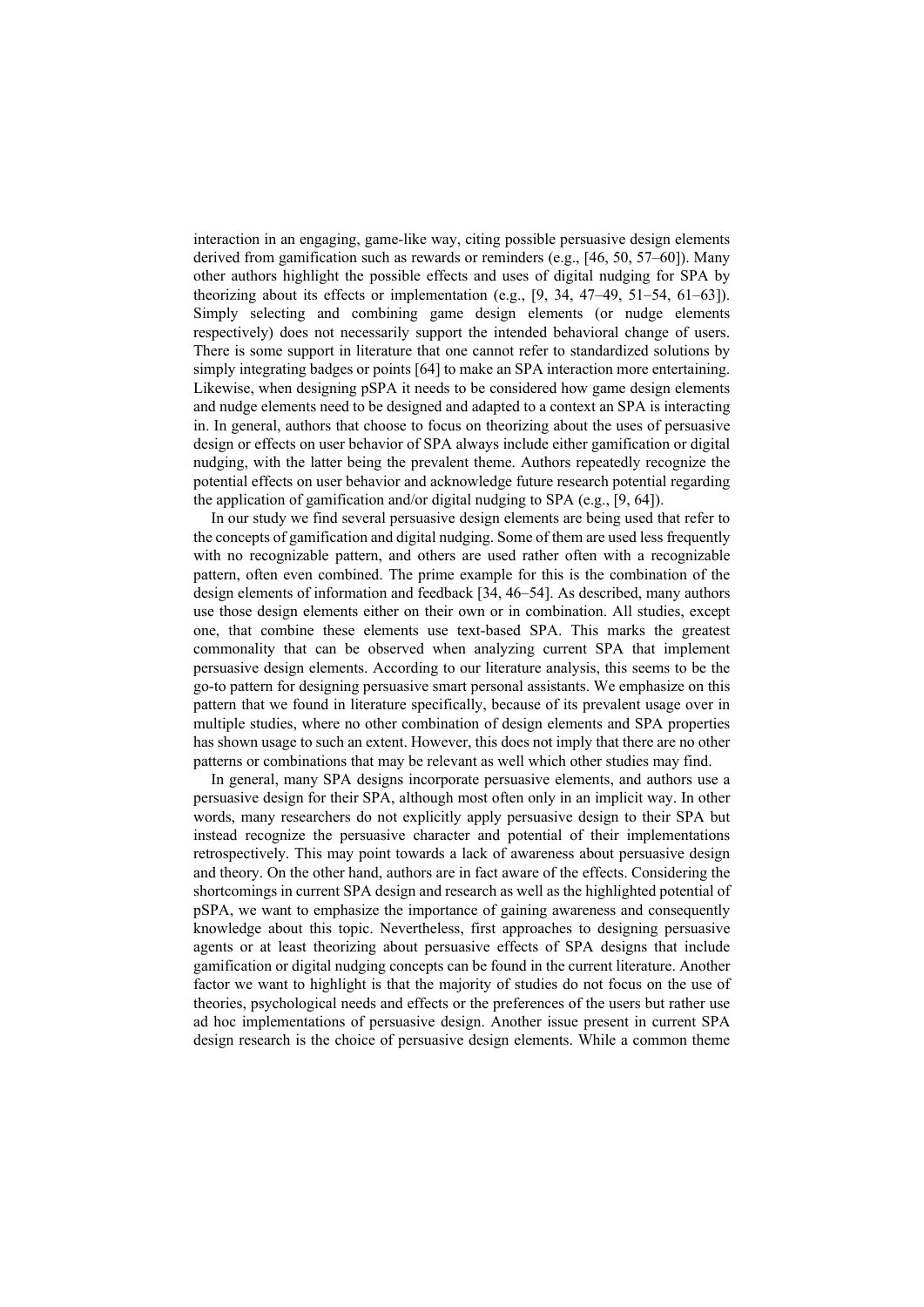for information and feedback design elements can be observed, this cannot be said for other persuasive design elements.

Lastly, we want to state it may be valuable to examine progress, default and status quo design elements more closely to get an understanding why these are not used in the literature and may not work for pSPA design. In this regard, other studies may find different patterns similar to TIFA or entirely new ones in the future as research continues, designs change, and new artifacts are developed.

## **5.2 Theoretical and Practical Contributions**

With our study, we provide implications for research and practice. Our research contributes to theory regarding general SPA interaction and design as well as theory about gamification and digital nudging. As a result of our systematic literature analysis, we identified the state-of-the-art persuasive design of today's SPA that is leaning towards SPA that primarily incorporate digital nudging and, to a certain degree, some game design elements. We introduce the TIFA pattern as a prevalent state-of-the-art theme for the design of current pSPA. We also identified several general shortcomings in current SPA design research and presented possible approaches to address those issues. Therefore, we contribute to theory by highlighting areas for future research about pSPA and about how to make a human–SPA interaction more meaningful. Practical implications can be given to developers of SPA about what to consider to better motivate and support users in an interaction with an SPA. From a practical perspective it is important to consider SPA designs that focus on how to better engage users in a SPA interaction to make it more effective and efficient for both the user and the constructor or a SPA (mainly a company or an institution). As a result, with our work, we provide a novel approach to practitioners about what to care about when constructing pSPA.

## **6 Conclusion, Limitations and Future Research**

The goal of our paper was twofold. First, we wanted to provide an overview of the status quo of SPA design in order to describe a state-of-the-art design for persuasive smart personal assistants (RQ1). Second, we wanted to analyze how current SPA designs incorporate persuasive design features that refer to the concepts of gamification and nudging (RQ2). To address our research questions, we therefore conducted a structured literature review using established literature review methodology.

We presented theoretical studies and practical insights about the potential of SPA in general as well as the emerging opportunities for future research and practical applications of pSPA. In this regard we also presented a prevalent theme or pattern in current SPA with persuasive features that we define as TIFA. This pattern takes both technical properties of SPA as well as persuasive design features into account that refer to gamification and digital nudging concepts. Additionally, as a result of our structured literature review, we find that today there is virtually no methodical research that directly addresses persuasive design approaches for SPA. However, studies that use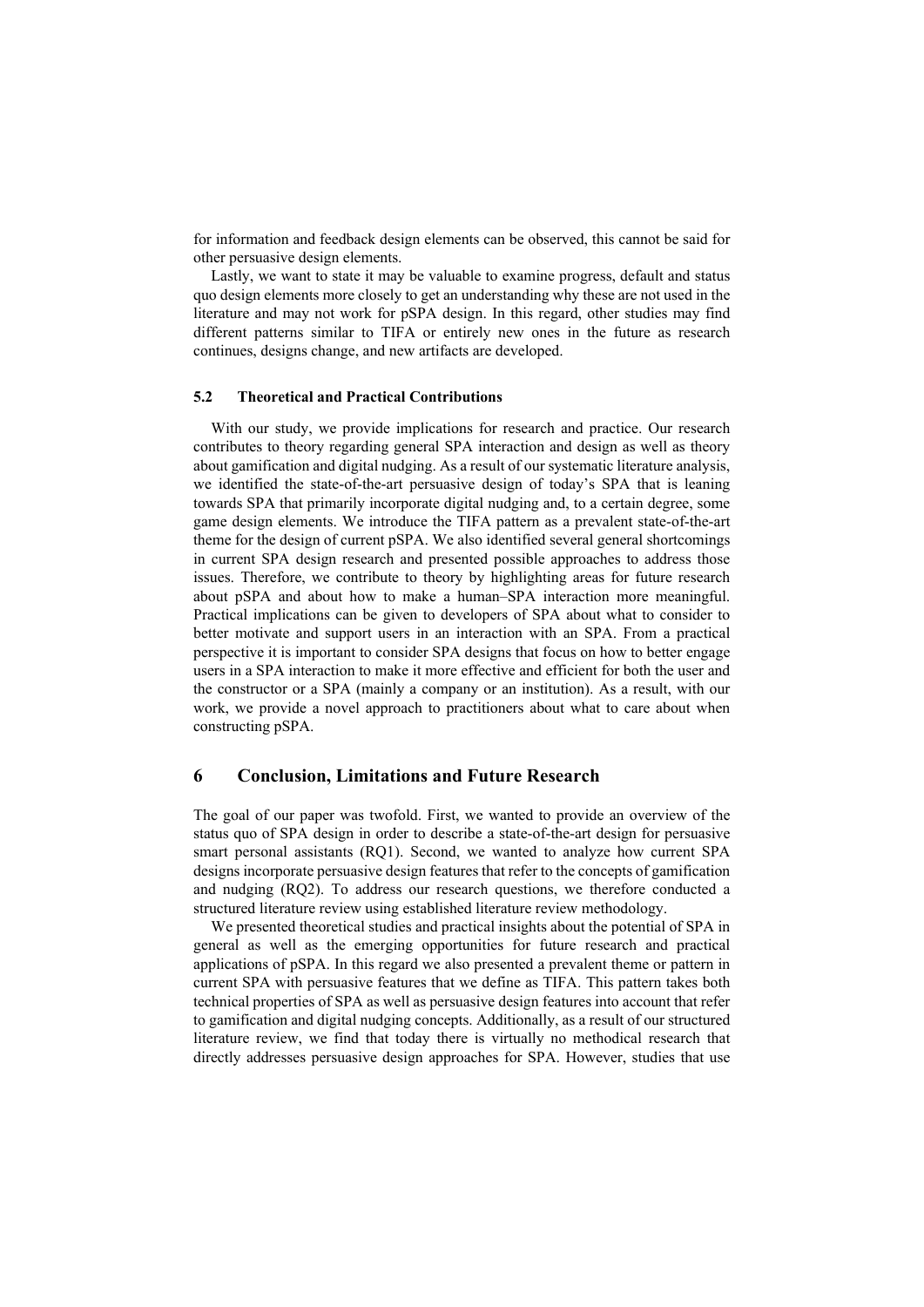gamification and nudging in combination do acknowledge the persuasive character of their artifacts to a certain degree. However, we also have to address our own limitations in this regard. As with all literature-based research, our contribution as well is limited by our decisions to include or exclude certain studies, our definition of keywords and our search process. Moreover, the TIFA pattern we found in literature may or may not be supported by other, future studies based on the literature they include. As we earlier mentioned, we may have also missed other commonalities or themes in SPA research that refer to persuasive design. Disregarding potential limitations of our research, we in general want to highlight a potential research gap for the persuasive design of SPA that offers directions for future research. Future research should therefore focus on methodical design approaches, such as DSR, towards generalizable pSPA designs. Furthermore, conducting a meta-analysis on the topic of persuasive designs for SPA or pSPA designs may be a worthwhile proposition for future research.

Overall, based on our structured literature analysis we can summarize that explicit persuasive design in SPA research provides promising future research directions since many studies already acknowledge the implicit persuasive character of their SPA. We hope our contribution will encourage researchers to address the limitations and future directions that we presented.

#### **Acknowledgements**

The research presented in this paper was funded by European Regional Development Fund (ERDF) in the context of the project KI-based Subscription Business Automation (20007305), Grant No. pending. The project is conducted in cooperation with billwerk GmbH (see https://billwerk.com/forschungsprojekt-kiba/).

#### **References**

- 1. Bitkom e.V.: Die wichtigsten CRM-Trends im Check, https://www.bitkom.org/Themen/Technologien-Software/CRM/CRM-Trends-2017/3- Chatbots.html
- 2. Skjuve, M., Haugstveit, I.M., Følstad, A., Brandtzaeg, P.B.: Help! Is my chatbot falling into the uncanny valley? An empirical study of user experience in human-chatbot interaction. Human Technology 15, 30–54 (2019)
- 3. Knote, R., Janson, A., Söllner, M., Leimeister, J.M.: Value Co-Creation in Smart Services: A Functional Affordances Perspective on Smart Personal Assistants. Journal of the Association for Information Systems (JAIS) (2020)
- 4. Guzman, A.: Making AI Safe for Humans: A Conversation With Siri. Socialbots and their friends: Digital media and the automation of sociality, 69–85 (2017)
- 5. Zhao, S.: Humanoid social robots as a medium of communication. New Media & Society 8, 401–419 (2006)
- 6. Medina-Borja, A.: Editorial Column—Smart Things as Service Providers: A Call for Convergence of Disciplines to Build a Research Agenda for the Service Systems of the Future. Service Science 7, ii–v (2015)
- 7. Adam, M., Wessel, M., Benlian, A.: AI-based chatbots in customer service and their effects on user compliance. Electron Markets (2020)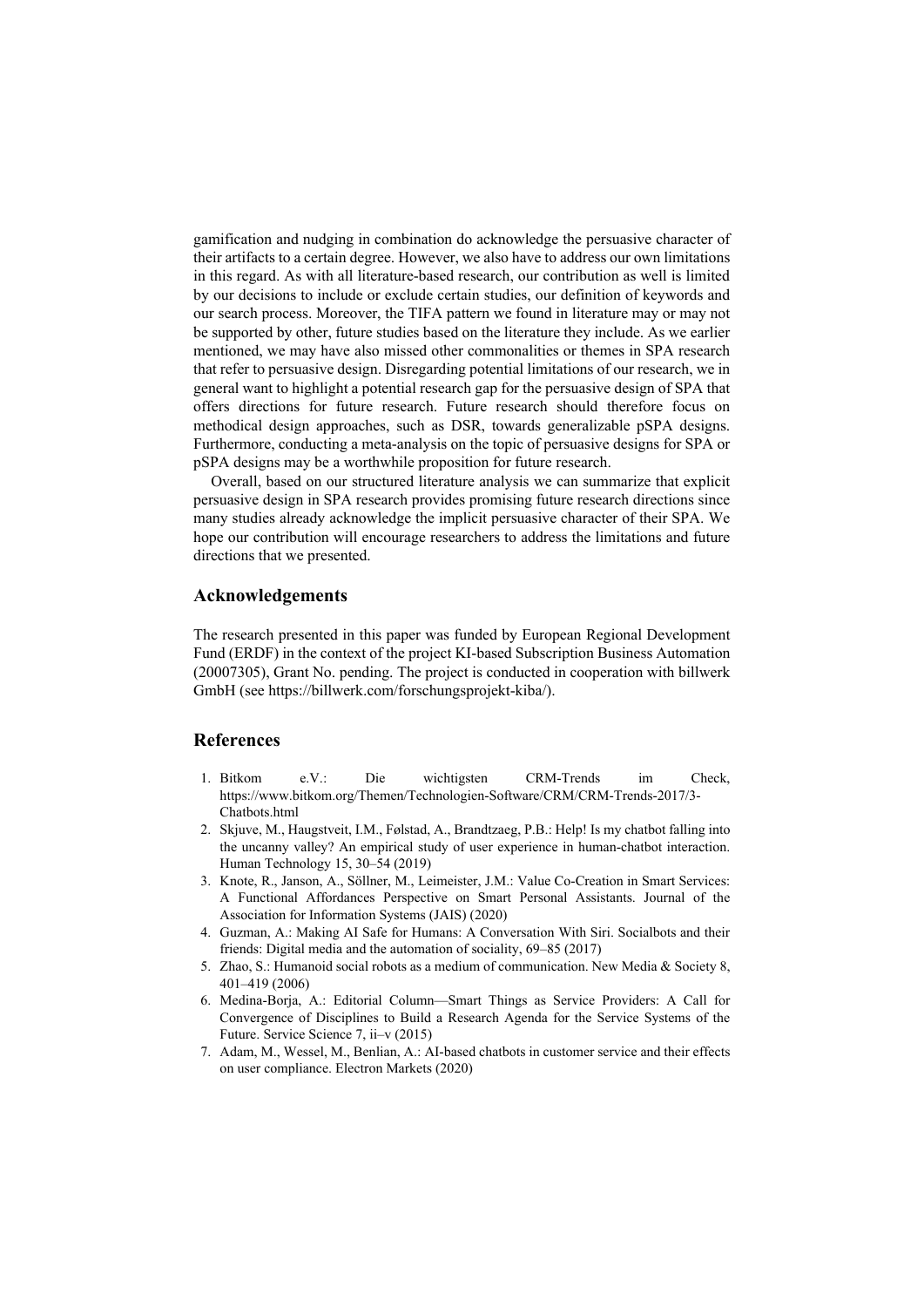- 8. Beverungen, D., Müller, O., Matzner, M., Mendling, J., Vom Brocke, J.: Conceptualizing smart service systems. Electron Markets 29, 7–18 (2019)
- 9. Maedche, A., Legner, C., Benlian, A., Berger, B., Gimpel, H., Hess, T., Hinz, O., Morana, S., Söllner, M.: AI-Based Digital Assistants. Bus Inf Syst Eng 61, 535–544 (2019)
- 10. Oracle: Can Virtual Experiences Replace Reality? The future role for humans in delivering customer experience (2019)
- 11. Meuter, M.L., Bitner, M.J., Ostrom, A.L., Brown, S.W.: Choosing among Alternative Service Delivery Modes: An Investigation of Customer Trial of Self-Service Technologies. Journal of Marketing 69, 61–83 (2005)
- 12. Forbes: AI And Chatbots Are Transforming The Customer Experience, https://www.forbes.com/sites/shephyken/2017/07/15/ai-and-chatbots-are-transforming-thecustomer-experience/
- 13. Reddy, T.: How chatbots can help reduce customer service costs by 30%, https://www.ibm.com/blogs/watson/2017/10/how-chatbots-reduce-customer-service-costsby-30-percent/
- 14. Lemon, K.N., Verhoef, P.C.: Understanding Customer Experience Throughout the Customer Journey. Journal of Marketing 80, 69–96 (2016)
- 15. Gartner: Gartner Says 25 Percent of Customer Service Operations Will Use Virtual Customer Assistants by 2020, https://www.gartner.com/en/newsroom/press-releases/2018- 02-19-gartner-says-25-percent-of-customer-service-operations-will-use-virtual-customerassistants-by-2020
- 16. Følstad, A., Brandtzæg, P.B.: Chatbots and the new world of HCI. interactions 24, 38–42 (2017)
- 17. Business Insider: Chatbot Market Size to Reach \$1.25 Billion by 2025 | CAGR: 24.3%: Grand View Research, Inc. | Markets Insider
- 18. Koelwel, D.: Chatbots im E-Commerce: Entwicklung eilt der Akzeptanz voraus, https://www.estrategy-magazin.de/e-commerce/artikel/chatobots-im-e-commerceentwicklung-eilt-der-akzeptanz-voraus-001543.html
- 19. Pricilla, C., Lestari, D.P., Dharma, D.: Designing Interaction for Chatbot-Based Conversational Commerce with User-Centered Design. In: 5th International Conference on Advance Informatics: Concepts, Theory and Applications. ICAICTA, August 14-17, 2018, Beyond Resort, Krabi, Thailand, pp. 244–249. IEEE, Piscataway, NJ (2018)
- 20. Brandtzaeg, P.B., Følstad, A.: Chatbots: changing user needs and motivations. interactions 25, 38–43 (2018)
- 21. Følstad, A., Brandtzaeg, P.B.: Users' experiences with chatbots: findings from a questionnaire study. Qual User Exp 5 (2020)
- 22. Morana, S., Friemel, C., Gnewuch, U., Maedche, A., Pfeiffer, J.: Interaktion mit smarten Systemen — Aktueller Stand und zukünftige Entwicklungen im Bereich der Nutzerassistenz. Wirtsch Inform Manag 9, 42–51 (2017)
- 23. Thaler, R.H., Sunstein, C.R.: Nudge. Improving decisions about health, wealth, and happiness. Yale Univ. Press, New Haven, Conn. (2008)
- 24. Deterding, S., Dixon, D., Khaled, R., Nacke, L.: From Game Design Elements to Gamefulness: Defining "Gamification". Proceedings of the 15th International Academic MindTrek Conference Envisioning Future Media Environments, 9–15 (2011)
- 25. Blohm, I., Leimeister, J.M.: Gamification. Bus Inf Syst Eng 5, 275–278 (2013)
- 26. Deterding, S.: Situated motivational afforances of game elements: A conceptual model. Computer Human Interfaces (2011)
- 27. Fogg, B.J.: Computers as persuasive social actors. In: Persuasive Technology, pp. 89–120. Elsevier (2003)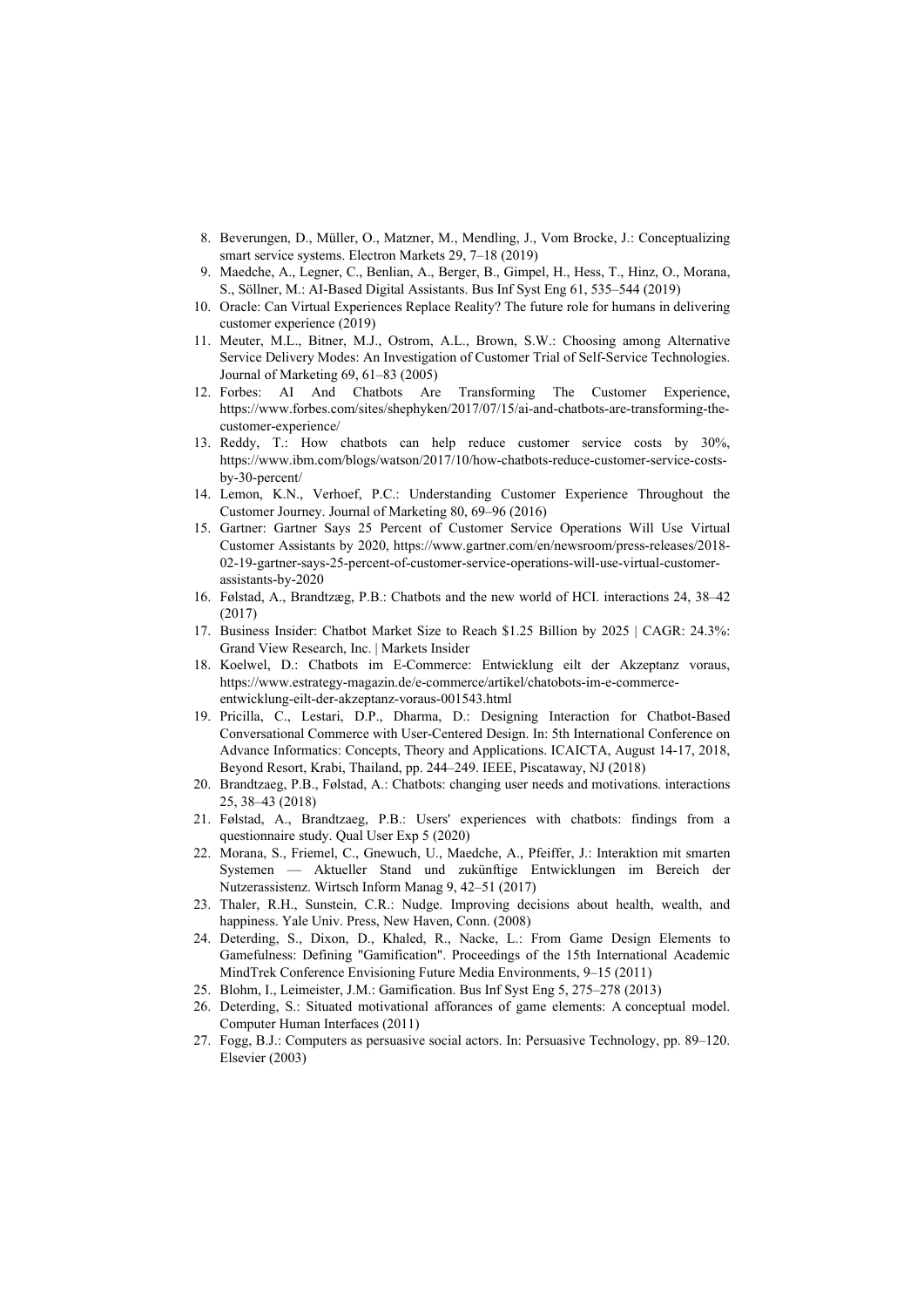- 28. Cooper, H.M.: Organizing knowledge syntheses: A taxonomy of literature reviews. Knowledge in Society 1, 104–126 (1988)
- 29. Vom Brocke, J., Riemer, K., Plattfaut, R.: Standing on the Shoulders of Giants: Challenges and Recommendations of Literature Search in Information Systems Research. CAIS 37 (2015)
- 30. Fettke, P.: State-of-the-Art des State-of-the-Art. Wirtsch. Inform. 48, 431 (2006)
- 31. Webster, J., Watson, R.T.: Analyzing the Past to Prepare for the Future: Writing a literature Review. MIS Quarterly, 13–21 (2002)
- 32. McTear, M., Callejas, Z., Griol, D.: The conversational interface. Talking to smart devices. Springer, Cham (2016)
- 33. Hauswald, J., Laurenzano, M.A., Zhang, Y., Yang, H., Kang, Y., Li, C., Rovinski, A., Khurana, A., Dreslinski, R.G., Mudge, T., et al.: Designing Future Warehouse-Scale Computers for Sirius, an End-to-End Voice and Vision Personal Assistant. ACM Trans. Comput. Syst. 34, 1–32 (2016)
- 34. Tussyadiah, I., Miller, G.: Nudged by a robot: Responses to agency and feedback. Annals of Tourism Research 78 (2019)
- 35. Skalski, P., Tamborini, R.: The Role of Social Presence in Interactive Agent-Based Persuasion. Media Psychology 10, 385–413 (2007)
- 36. Deci, E.L., Ryan, R.M.: The "What" and "Why" of Goal Pursuits: Human Needs and the Self-Determination of Behavior. Psychological Inquiry 11, 227–268 (2000)
- 37. Simons, H.W., Morreale, J., Gronbeck, B.E.: Persuasion in society. SAGE, Thousand Oaks, Calif. (2001)
- 38. Briñol, P., Petty, R.E.: Chapter 2 Persuasion. In: Zanna, M.P. (ed.) Advances in experimental social psychology, 41, pp. 69–118. Academic Press, London, Amsterdam, Oxford, Burlington, MA, San Diego, Calif. (2009)
- 39. Zhou, H., Fu, X.: Understanding, Measuring, and Designing User Experience: The Causal Relationship between the Aesthetic Quality of Products and User Affect. In: Proceedings of the 12th International Conference on Human-Computer Interaction: Interaction Design and Usability, pp. 340–349. Springer-Verlag, Berlin, Heidelberg (2007)
- 40. Sharp, H., Preece, J., Rogers, Y.: Interaction design. Beyond human-computer interaction (2019)
- 41. Acquisti, A., Sleeper, M., Wang, Y., Wilson, S., Adjerid, I., Balebako, R., Brandimarte, L., Cranor, L.F., Komanduri, S., Leon, P.G., et al.: Nudges for Privacy and Security. ACM Comput. Surv. 50, 1–41 (2017)
- 42. Lieberoth, A., Holm Jensen, N., Bredahl, T.: Selective psychological effects of nudging, gamification and rational information in converting commuters from cars to buses: A controlled field experiment. Transportation Research Part F: Traffic Psychology and Behaviour 55, 246–261 (2018)
- 43. Schöbel, S., Ernst, S.-J., Söllner, M., Leimeister, J.M.: More than the Sum of Its Parts Towards Identifying Preferred Game Design Element Combinations in Learning Management Systems. short paper. International Conference on Information Systems (2017)
- 44. Schöbel, S., Barev, T.J., Janson, A., Hupfeld, F., Leimeister, J.M.: Understanding User Preferences of Digital Privacy Nudges – A Best-Worst Scaling Approach. Hawaii International Conference on System Sciences, 3918–3927 (2020)
- 45. Mahood, Q., van Eerd, D., Irvin, E.: Searching for grey literature for systematic reviews: challenges and benefits. Research synthesis methods 5, 221–234 (2014)
- 46. Dokukina, I., Gumanova, J.: The rise of chatbots new personal assistants in foreign language learning. Procedia Computer Science 169, 542–546 (2020)